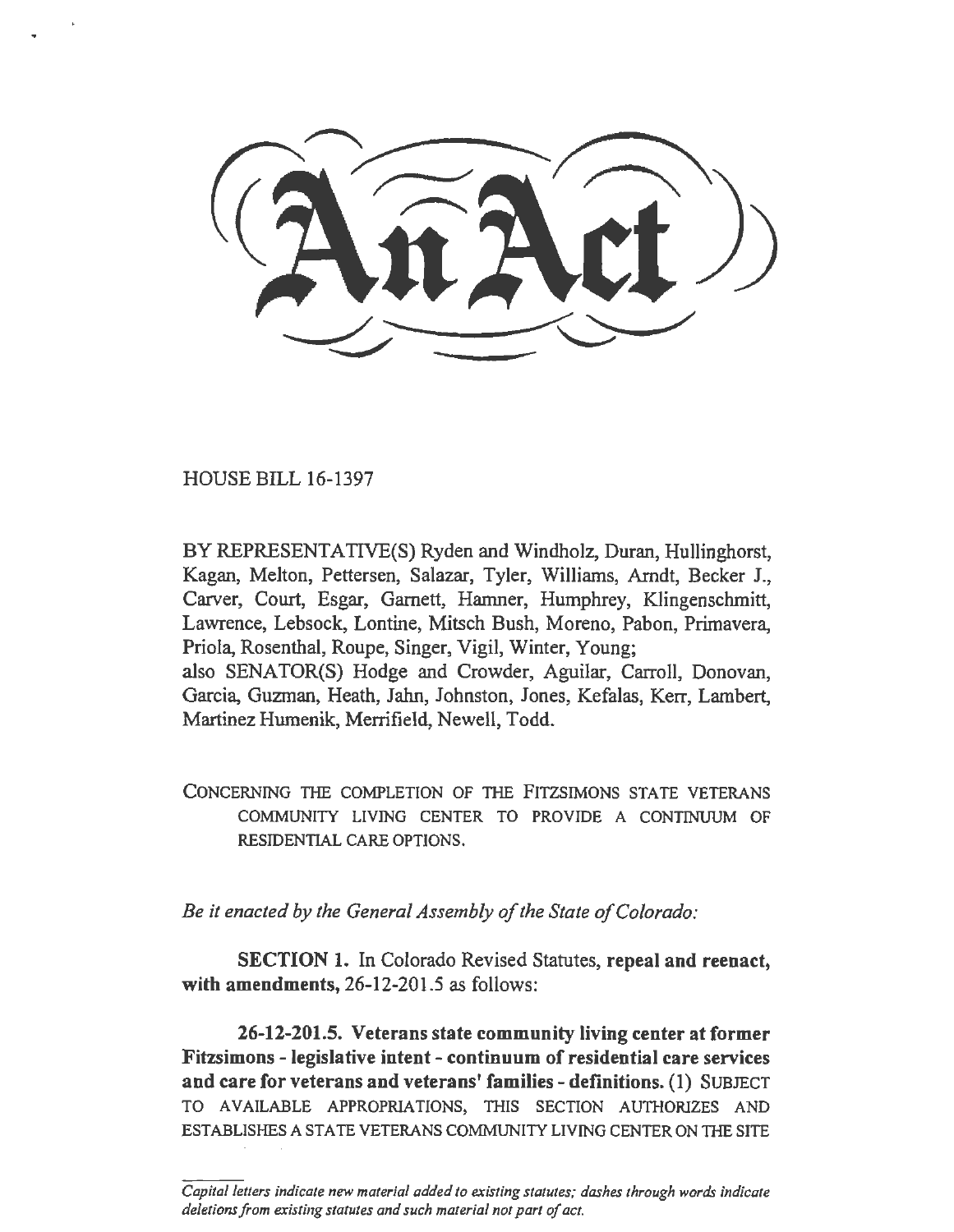OF THE FORMER FITZSIMONS ARMY MEDICAL CENTER. IT IS THE INTENT OF THE GENERAL ASSEMBLY THAT THE PROPERTY ON THE SITE OF THE FORMER FITZSIMONS ARMY MEDICAL CENTER IS FOR THE EXCLUSIVE USE OF VETERANS AND QUALIFYING FAMILY MEMBERS OF VETERANS. IT IS THE FURTHER INTENT OF THE GENERAL ASSEMBLY THAT ANY CONSTRUCTION ON THE PROPERTY ON THE SITE OF THE FORMER FITZSIMONS ARMY MEDICAL CENTER AFTER JANUARY 1, 2016, MUST BE COMPLETED CONSISTENT WITH THE ORIGINAL INTENT IN THE LANGUAGE OF THE 1999 MEMORANDUM OF AGREEMENT BETWEEN THE FITZSIMONS REDEVELOPMENT AUTHORITY, THE CITY OF AURORA, AND THE STATE DEPARTMENT.

(2) THE COMPLETION OF THE FITZSlMONS PROJECT PURSUANT TO THIS SECTION, AFTER JANUARY 1, 2016, IS NOT SUBJECT TO THE AVERAGE OCCUPANCY REQUIREMENTS OF SECTION 26-12-111 (4) FOR NEW CONSTRUCTION.

(3) THE STATE DEPARTMENT SHALL WORK TO EXPEDITIOUSLY DEVELOP THE VACANT PARCELS OF LAND TO THE NORTH AND SOUTH OF THE FITZSIMONS VETERANS COMMUNITY LIVING CENTER EXISTING AS OF JANUARY 1, 2016. THE VACANT PARCELS OF LAND MUST BE USED TO CONSTRUCT AND OPERA TE FACILITIES THA TWILL PROVIDE A CONTINUUM OF RESIDENTIAL CARE OPTIONS EXCLUSIVELY FOR VETERANS OR QUALIFYING FAMILY MEMBERS OF VETERANS. THE CONTINUUM OF RESIDENTIAL CARE OPTIONS MAY INCLUDE, BUT NEED NOT BE LIMITED TO, DOMICILIARY AND ASSISTED LIVING, TRANSITIONAL HOUSING, PERMANENT SUPPORTIVE HOUSING, AND ANY SUCH OTHER RESIDENTIAL AND SUPPORTIVE SERVICES AS ARE NEEDED OR BENEFICIAL.

(4) THE STATE DEPARTMENT SHALL SEEK INPUT, AS APPROPRIATE, FROM THE BOARD OF COMMISSIONERS OF VETERANS COMMUNITY LIVING CENTERS CREATED PURSUANT TO SECTION 26-12-402, THE STA TE BOARD OF VETERANS AFFAIRS, AND A STATEWIDE COALITION OF VETERANS ORGANIZATIONS.

(5) THE STATE DEPARTMENT SHALL ENSURE, THROUGH CONTRACTUAL OR OTHER MEANS, THAT THE PROPERTY CONTINUES IN PERPETUITY TO BE OPERATED EXCLUSIVELY FOR VETERANS AND QUALIFYING FAMILY MEMBERS OF VETERANS.

(6)THESTATEDEPARTMENTSHALLINCLUDEPROGRESSUPDATESON

PAGE 2-HOUSE BILL 16-1397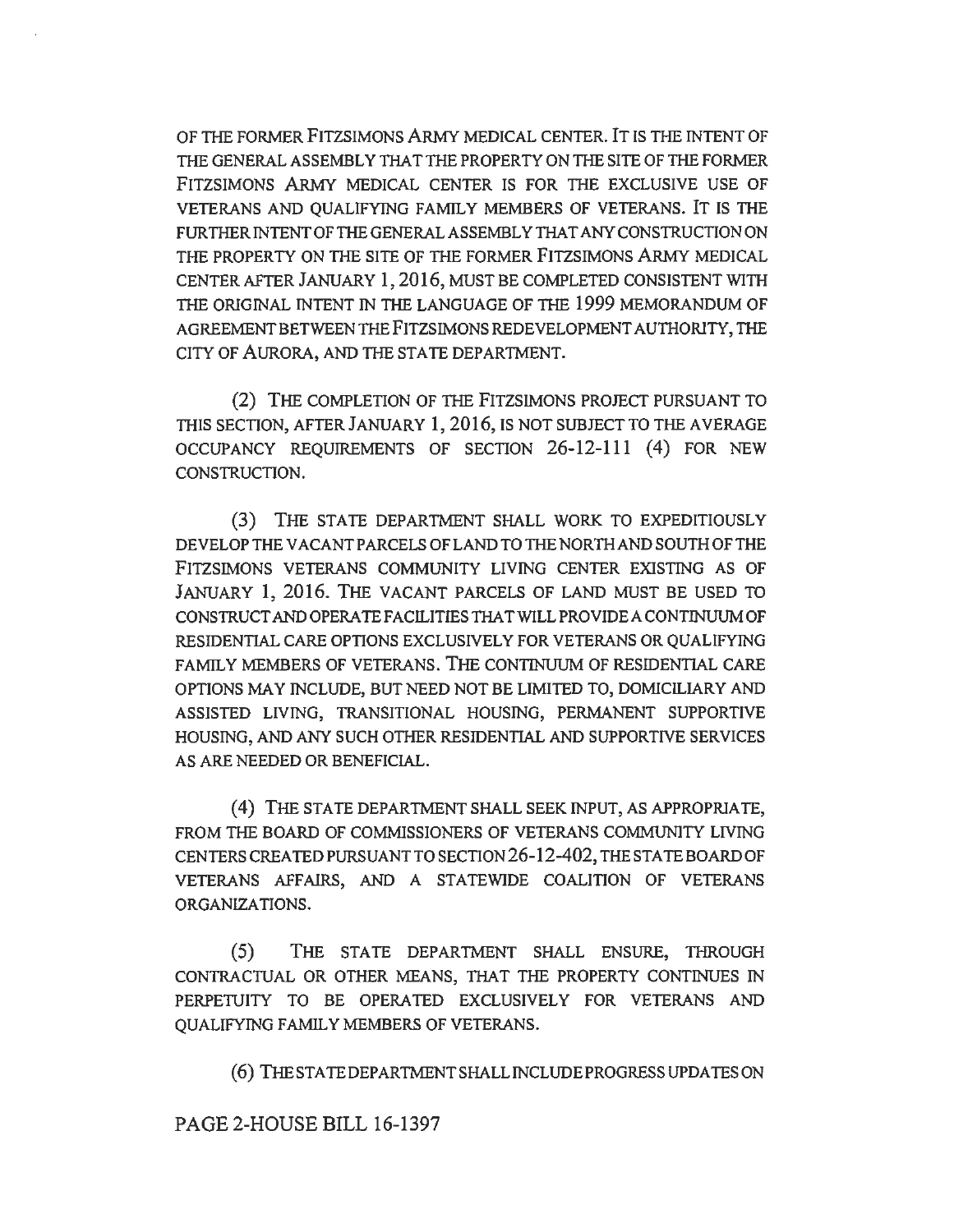THE FITZSIMONS PROJECT IN ITS ANNUAL REPORT AND SHALL PROVIDE QUARTERLY PROGRESS UPDATES TO THE MEMBERS OF THE STATE, VETERANS, AND MILITARY AFFAIRS COMMITTEES OF THE HOUSE OF REPRESENTATIVES AND THE SENATE, OR ANY SUCCESSOR COMMITTEES, ON OR BEFORE SEPTEMBER 30, 2016; DECEMBER 31, 2016; MARCH 31, 2017; AND JUNE 30, 2017.

(7) As USED IN THlS SECTION, UNLESS THE CONTEXT OTHERWISE REQUIRES:

(a) "QUALIFYINGFAMILYMEMBEROFAVETERAN"MEANSAFAMILY MEMBER OF A VETERAN WHO QUALIFIES FOR SERVICES PURSUANT TO THE REQUIREMENTS ESTABLISHED BY THE FEDERAL VETERANS ADMINISTRATION.

{b) "VETERAN" MEANS A PERSON WHO SERVED IN THE ACTIVE MILITARY, NAVAL, OR AIR SERVICE OF THE UNITED STATES AND WHO WAS DISCHARGED OR RELEASED THEREFROM UNDER CONDITIONS OTHER THAN DISHONORABLE, IN ACCORDANCE WITH U.S.C. TITLE 38, AS AMENDED.

SECTION 2. In Colorado Revised Statutes, 26-12-402, amend (2) (a) as follows:

26-12-402. Board of commissioners of veterans community living centers - creation - powers and duties. (2) The functions of the board of commissioners are to:

(a) Advise the office, and the veterans centers, AND VETERANS COMMUNITY LIVING CENTERS located in Homelake, Florence, Rifle, Aurora, and Walsenburg, Colorado, INCLUDING THE COMPLETION OF THE FITZSIMONS VETERANS COMMUNITY LIVING CENTER IN AURORA;

SECTION 3. In Colorado Revised Statutes, 26-12-201, amend (2) (b) as follows:

26-12-201. Veterans community living centers authorized. (2) (b) Veterans centers must be located at or near the city of Florence, at or near the city of Walsenburg, at or near the city of Rifle, ATOR NEAR THE CITY OF AURORA, and in Homelake.

SECTION 4. Safety clause. The general assembly hereby finds,

PAGE 3-HOUSE BILL 16-1397